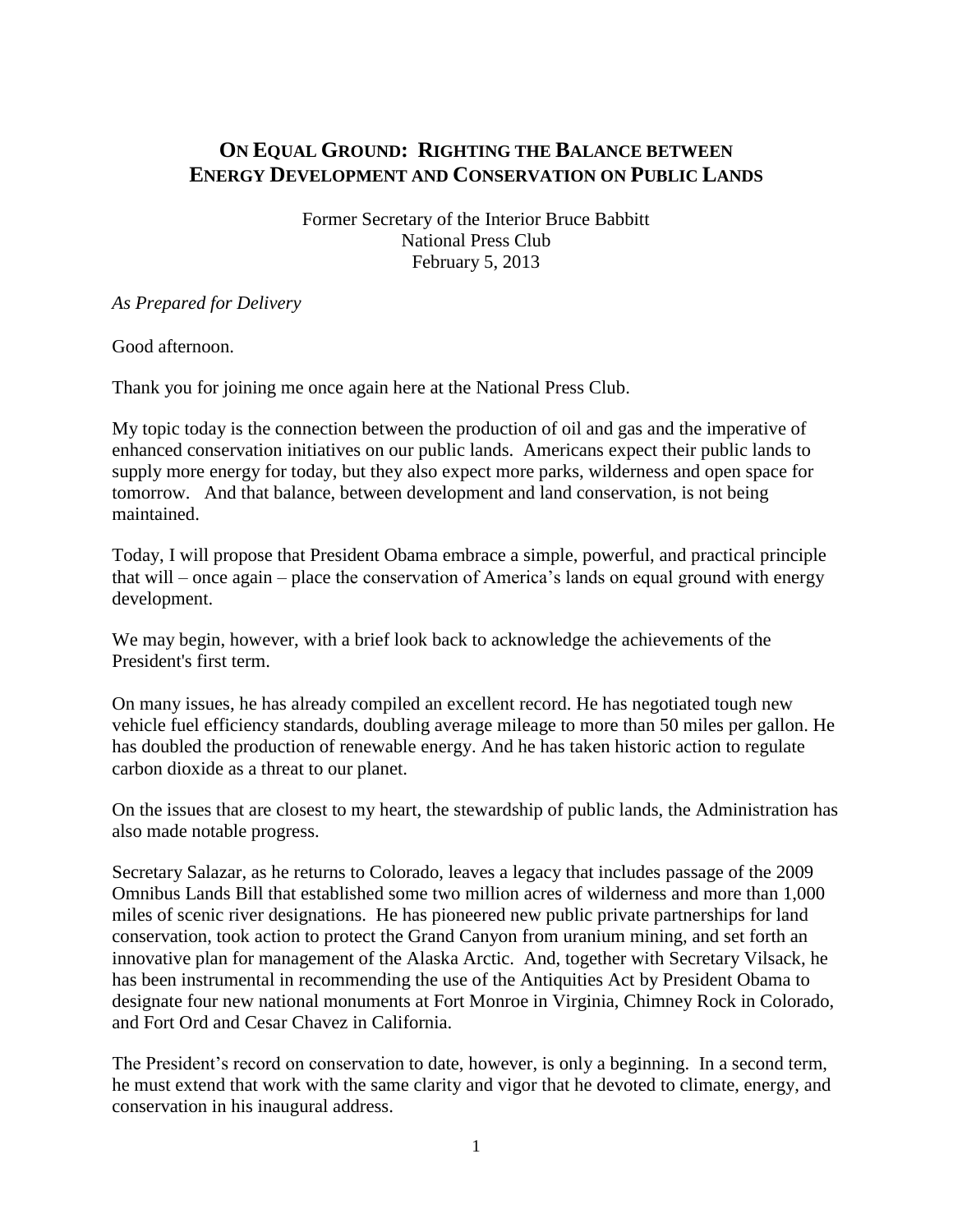In fact, that is precisely the President's mandate, set by the American people when they rejected Governor Romney's energy plan, which was – in essence – a 'drill only' approach. As a candidate last year, President Obama rightly criticized Governor Romney's proposal as being 'written by oil executives.' The President instead promised balanced policies that would expand energy production while also protecting our land and water.

We all know which energy plan voters chose at the polls.

But the call for balance comes not only from the voices of the voters last November, but from our own history.

Traditionally, the President and the Congress have cooperated in setting aside public spaces for future generations to enjoy. Throughout the last century, Congress has partnered with Presidents in enacting legislation to create wilderness, national parks, and conservation areas. And Presidents of both parties have regularly exercised their authority to establish national monuments and wildlife refuges.

This chart, showing the relative acreage of lands given permanent protection under recent presidents from Reagan to Obama, illustrates the fruits of this traditional conservation partnership. It shows not only total acreage, but also the relative contributions from the ongoing "conversation" between the two branches of government, legislative and executive.

Unfortunately, what the chart also shows is a dramatic decline, beginning in 2001, of that conservation tradition. Our public land conservation consensus has fractured and collapsed.

### # # #

Meanwhile, in contrast, the pace of oil and gas leasing on public lands has continued at a high rate. Just over the past four years, the Obama Administration has leased more than 6 million acres of public lands for oil and gas development.

Designating public lands for energy production  $-$  oil and gas and renewable  $-$  is of course an appropriate resource use. Yet, as we hear more and more strident demands for accelerated leasing and increased production, we should pause to ask:

"What about conservation?"

"Where is the balance?"

And we must recognize that use of public lands to produce oil and gas has real costs. Roads carve up and fragment the landscape. Streams are polluted and fisheries endangered. Sportsmen lose the backcountry places best for hunting. Archaeological sites are compromised, wildlife habitat degraded. Entire landscapes and ecosystems are despoiled in the manner of the Jonah field in Wyoming. Open space is ever harder to find and enjoy.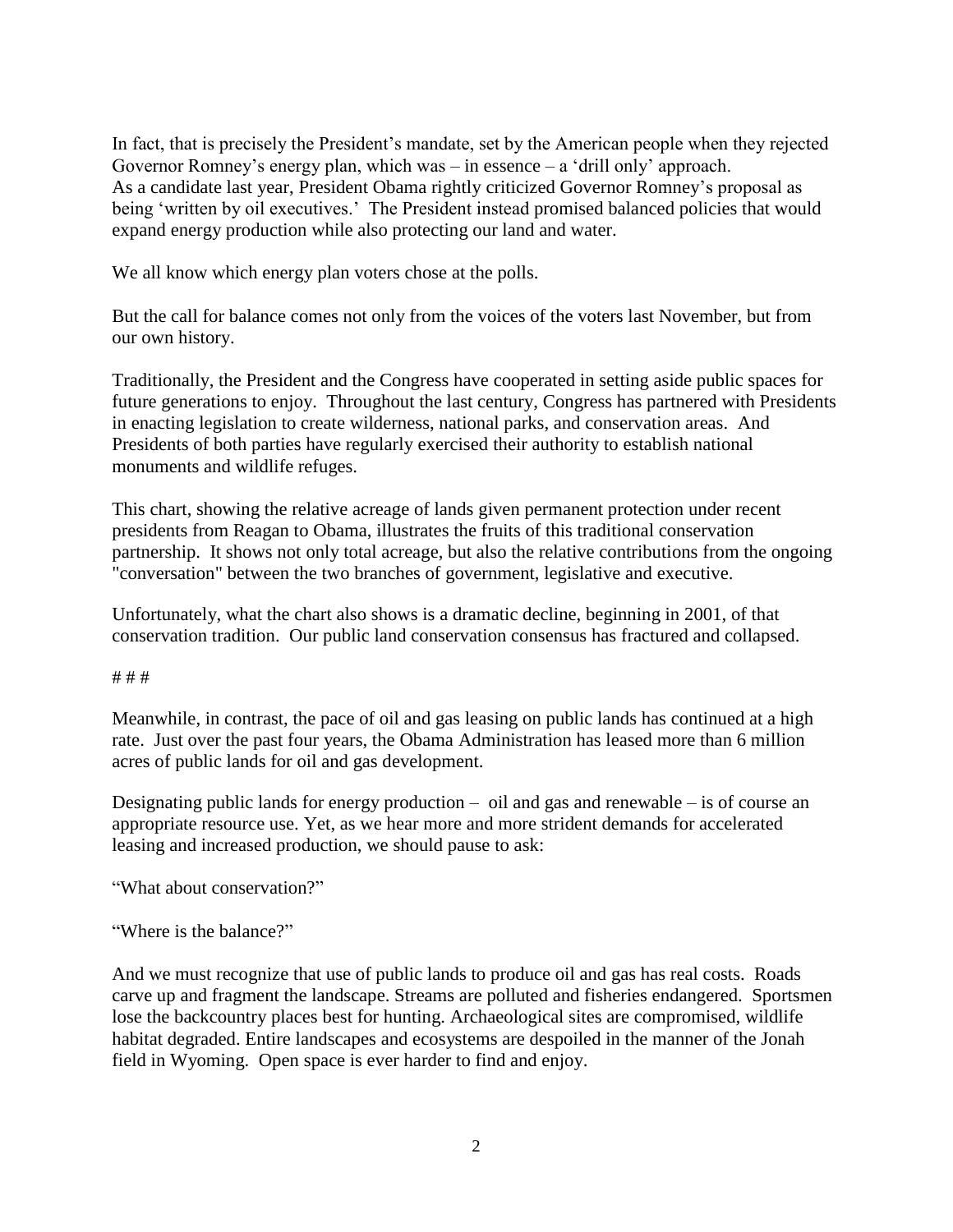A look at the numbers will show how over recent decades the traditional balance between exploitation and conservation has been lost.

Industry, for its part, drives hard – year in and year out – to turn more of the public land to its purposes. And Presidents and Congresses should keep pace by setting aside lands for permanent protection. The second chart shows how the balance between exploitation and conservation has varied across recent Presidential administrations, from President George Herbert Walker Bush to President Obama.

Under George H.W. Bush, conservation ran neck and neck with oil and gas.

Under President Clinton, conservation moved ahead.

Then, under President George W. Bush, conservation fell far behind, with the oil and gas industry taking down 7.5 acres for every acre of permanent conservation.

So far, under President Obama, industry has been winning the race as it obtains more and more land for oil and gas. Over the past four years, the industry has leased more than 6 million acres, compared with only 2.6 million acres permanently protected. In the Obama era, land conservation is again falling behind.

This lopsided public land administration in favor of the oil and gas industry cannot continue.

Therefore, I am proposing today that the President adopt a common-sense principle: for every acre of land leased to the oil and gas industry during his tenure, one acre must be permanently protected for future generations. It's that simple: one to one.

This 'One-to-One principle' will ensure that the conservation of our public lands is *on equal ground* with energy development. The principle will ensure that tourism, hunting, fishing are *on equal ground* with the interests of oil and gas companies. And it will ensure that our responsibility to future generations and to the climate is *on equal ground* with the pressures and needs of today.

### # # #

Now, how can the President right the balance between development and land conservation by the end of his second term, and achieve that one-to-one balance?

He can begin by committing to make up the deficit of the past four years by placing an additional 4 million acres of land into permanent protection. And going forward he should then, too, commit to place one additional acre into permanent protection for each acre leased out to the oil and gas industry.

I emphasize permanent protection because permanence is what assures us that Yosemite will never be logged and that the Grand Staircase Escalante and the Canyonlands will never be strip mined. It is why the Wilderness Act provides for the protection of untrammeled lands as an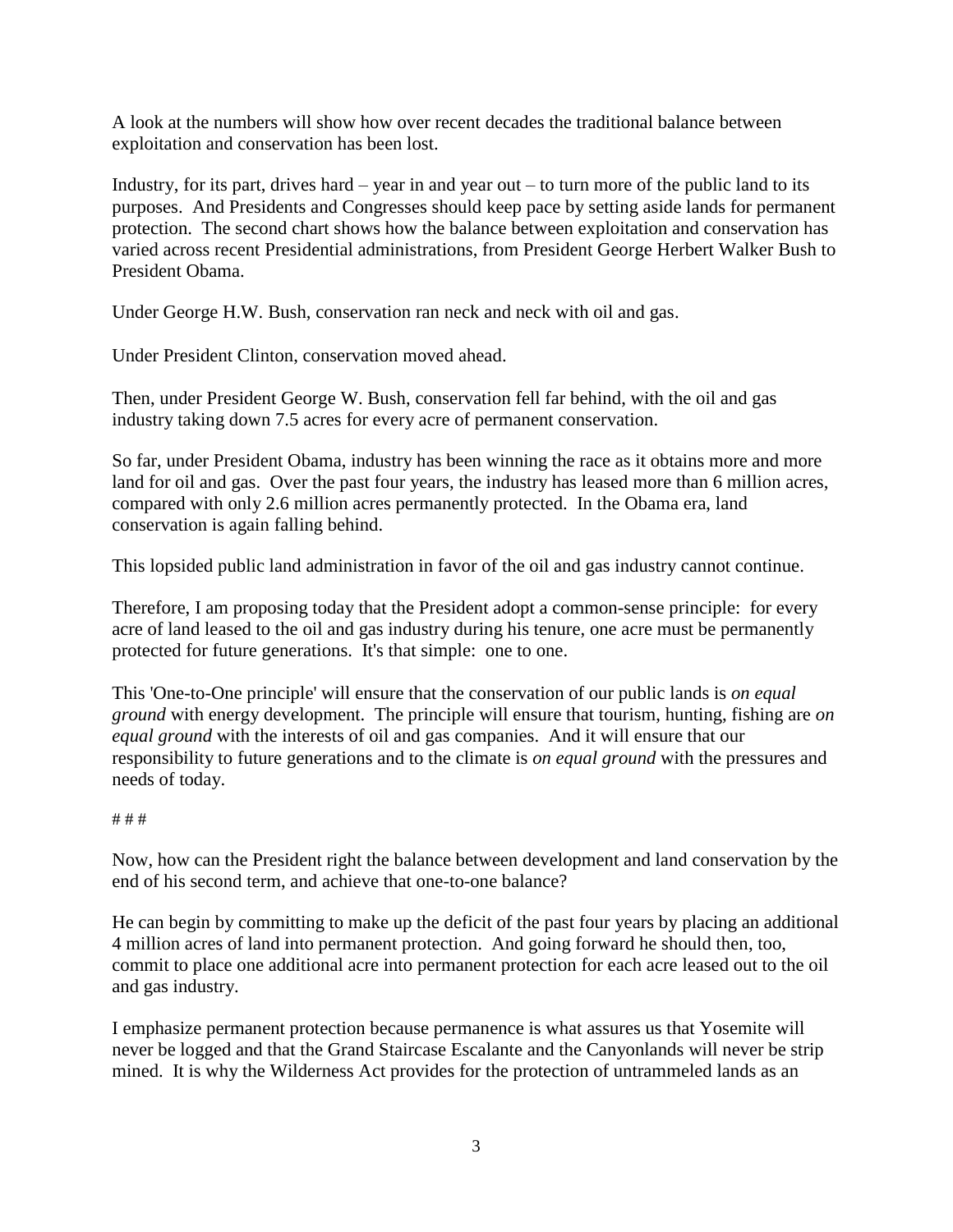'enduring resource.' Permanent protection assures us that these places will remain *open to all* and protected for *all time*.

And permanence is particularly important in a world with a changing climate. Those things we once thought timeless – the flows of rivers, the migration of wildlife, the cycles of nature – are all shifting before our eyes. Now, more than ever, we need to protect open lands as buffers against rising seas, forests as healthy watersheds, and corridors for new migration patterns.

# # #

Now some may ask: "Is this a realistic goal?

Is it possible for the President to achieve a one-to-one balance of development and conservation by the end of his second term?

He starts with one significant handicap: unlike his predecessors, he cannot count on even minimal cooperation from a Congress that is more interested in throwing itself off metaphorical cliffs than protecting any real ones.

To meet this challenge, the President will have to make vigorous use of his executive powers beginning with the Antiquities Act in the manner of many of his predecessors.

Theodore Roosevelt used the Antiquities Act to save the Grand Canyon. Herbert Hoover used it to save Death Valley… Franklin Roosevelt to preserve the Grand Tetons.

Closer to where we stand today, President Eisenhower preserved the C&O Canal, creating one of the most heavily used recreational areas in the nation. At the other end of the continent, Jimmy Carter used the Antiquities Act to set the stage for passage of the Alaska Lands Conservation Act.

## # # #

The list of potential sites awaiting Presidential use of the Antiquities Act is long and well known.

In New Mexico, Senator Udall and Senator Heinrich have both asked for protection of Rio Grande del Norte and the Organ Mountains-Desert Peaks as national monuments.

In Washington, Senator Cantwell and Senator Murray have asked that a national monument be created in the San Juan Islands.

In California, Senator Boxer and Senator Feinstein have urged the President to expand the California Coastal National Monument.

And across the country – from Arizona and Idaho to West Virginia – local officials and community leaders from parties are publicly asking the President to use his authorities to protect spectacular places near them as national monuments.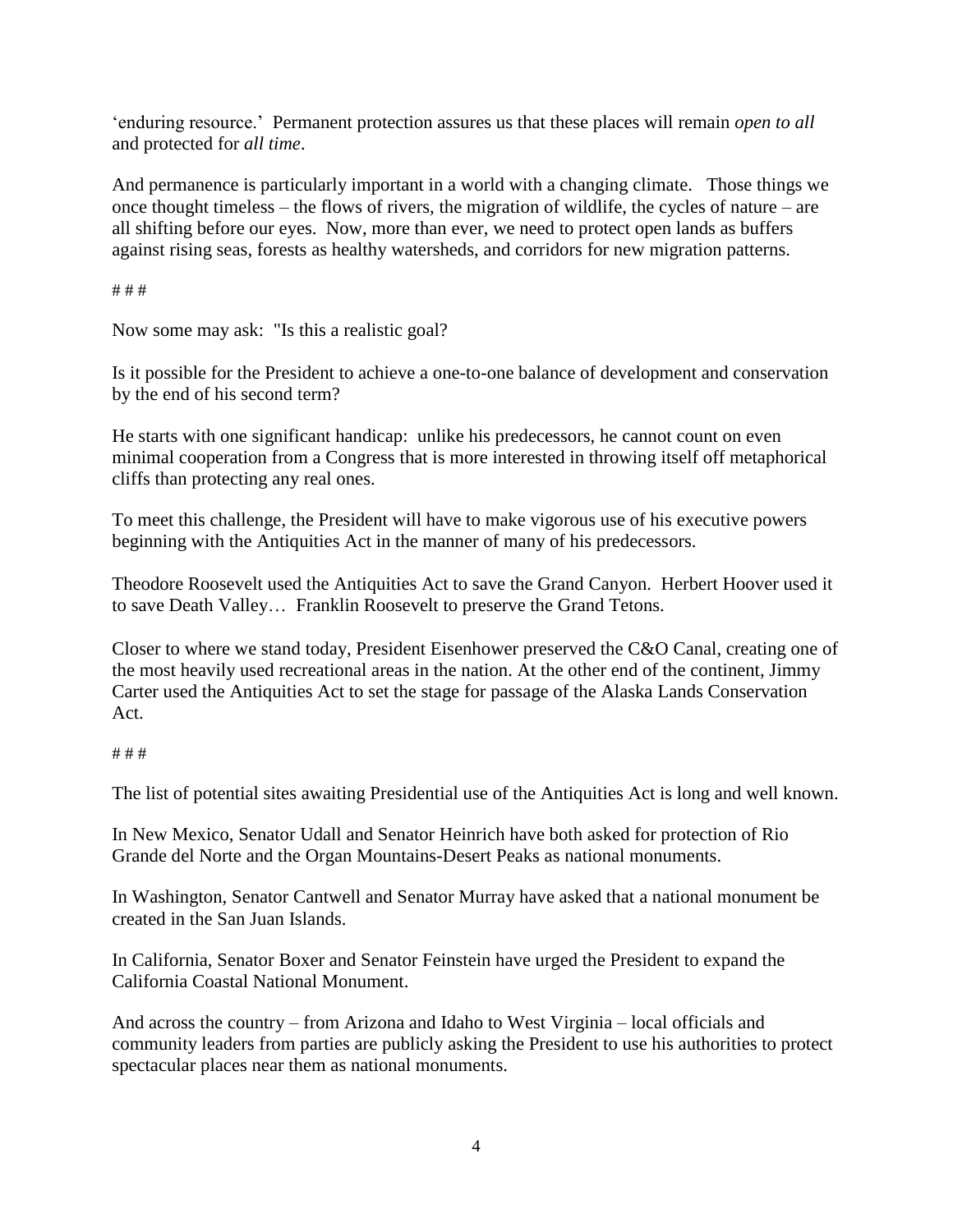Let us next consider the question of wilderness and land conservation legislation. The 112th Congress, recently departed, was the first Congress since World War II not to protect a single new acre of public land as a park, wilderness area, or national monument.

This inaction is not for a lack of wilderness bills to consider. As of December, 2012, there were 30 wilderness and conservation land bills stalled in Congress that were sponsored – as per custom – by home state Senators or Representatives, reflecting popular support from their constituencies. These 30 bills would protect areas in thirteen states from Oregon to Maine, totaling some 5 million acres.

Some opinion has it that, since wilderness areas are created by legislation, it must follow that Presidents have no real power to advance the cause of wilderness.

That is not the case.

President Clinton discovered that he could motivate the Congress to act on conservation legislation by suggesting the possibility of a monument proclamation as a substitute for stalled legislative proposals. In our experience Congress, faced with the possibility of an executive order creating a national monument, often moved promptly to share the credit by legislating a conservation designation.

With prompting from President Clinton, Congress awakened and took action to establish the Otay Mountain Wilderness and the San Jacinto National Monument in California, the Steens Mountain Cooperative management Area in Oregon, the Colorado Canyons National Conservation Area in Colorado, and the Las Cienegas National Conservation Area in Arizona, among others.

With these precedents, and considering widespread public support, President Obama should turn his attention to the wilderness, parks, and conservation area bills pending in Congress. If, for example, Senator Feinstein's bill to protect the more than a million acres of the Mojave Desert with a legislative Monument remains bottled up in committee, the President should work with her to examine use of executive authority as an alternative pathway to monument status.

In this way – bill by bill, place by place – the President can help advance deserving proposals on which Congress is failing to act.

### # # #

To accomplish the one-to-one objective, the President will need to set clear annual goals for permanent land conservation that put him on track to conserve as much land as he has leased by the end of his presidency.

He should therefore ask his Secretary of the Interior and his Secretary of Agriculture to develop annual recommendations for areas to be considered for permanent protection, including national monuments, national wildlife refuges and wilderness and other Congressional designations.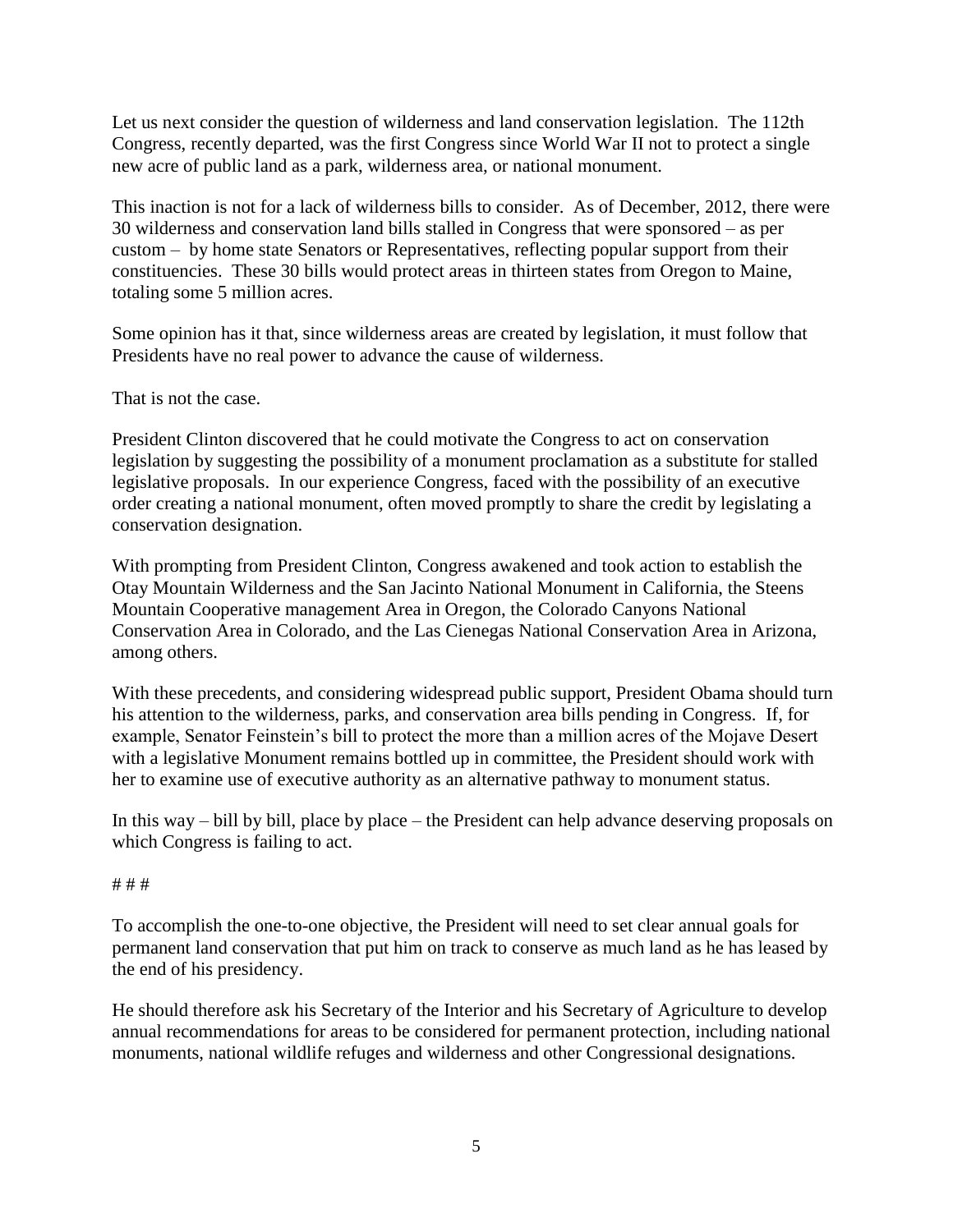If the President's annual goals for land conservation are not met, he should suspend quarterly lease sales until they are. The threat of lease suspension will provide a strong incentive for the Congress, and industry lobbyists, to act upon pending conservation legislation.

Now, I expect the usual suspects will oppose this plan from the outset. The oil and gas industry will be insulted by the suggestion that the public's use of public land should be on equal ground with their profits. Right-wing Republicans in the House will take up Big Oil's cause, and will again call for a fire-sale of public lands for corporate use.

However, if you asked most Americans whether they think we should set aside as much land for parks and open space as we are leasing to oil and gas companies, I believe you would hear a resounding 'yes!'

That's because there is a clear logic to connecting energy extraction with land conservation.

Secretary Salazar's recently released management framework for the National Petroleum Reserve-Alaska on the North Slope is an instructive example. The NPR-A plan makes eleven million acres available for potential leasing – including 72% of all oil resources. It also designates eleven million acres as 'special areas' for protection of caribou, migratory birds, and other wildlife. Even if those special areas aren't under permanent protection, the idea is right: one-to-one.

There are several other clear and popular ways of helping put conservation and energy on equal ground. Revenues from oil and gas development should be reinvested in the permanent protection of parks, forests, and open spaces through a dedicated and fully-funded Land and Water Conservation Fund. Congress should create a mitigation fund for both onshore renewable and conventional energy development. And there are, certainly, many other good ideas that will arise in the context of the upcoming debates on energy and climate change.

### ###

In December, 2011, President Obama travelled to Osawatomie, Kansas, to give one of the most important speeches of his first term.

He picked that spot because it was where President Theodore Roosevelt, a century earlier, gave his famous address on 'The New Nationalism."

TR's 'New Nationalism,' President Obama reminded us, was about building a free market economy where the rules are fair… where businesses and workers can prosper… and where everyone gets a square deal.

But we should also recall that in that speech, President Roosevelt made a powerful case for conservation.

"Of all the questions which can come before this nation, short of the actual preservation of its existence in a great war, there is none which compares in importance with the great central task of leaving this land even a better land for our descendants than it is for us…."